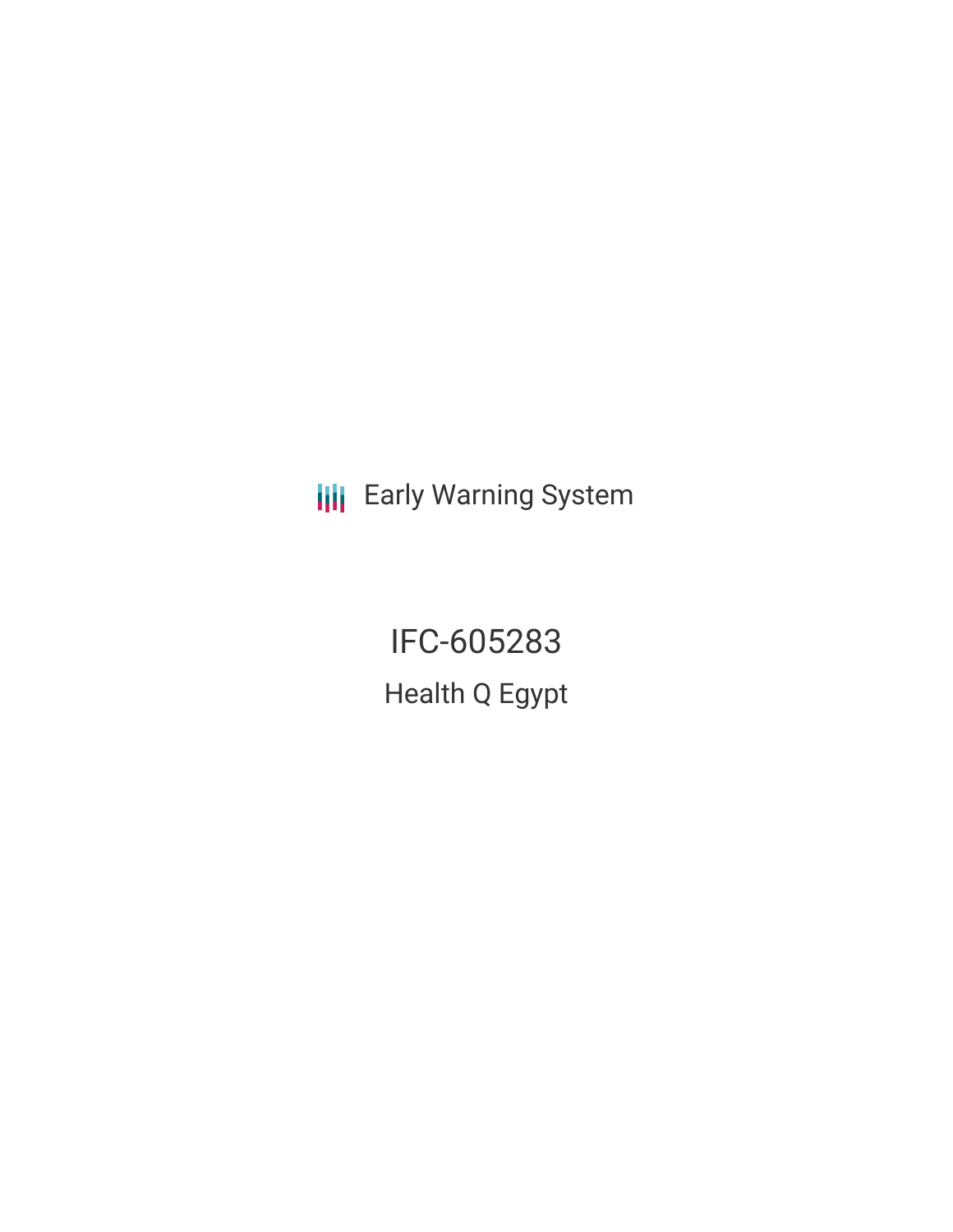### **Quick Facts**

| <b>Countries</b>              | Egypt                                                         |
|-------------------------------|---------------------------------------------------------------|
| <b>Financial Institutions</b> | International Finance Corporation (IFC)                       |
| <b>Status</b>                 | Approved                                                      |
| <b>Bank Risk Rating</b>       |                                                               |
| <b>Voting Date</b>            | 2020-04-15                                                    |
| <b>Borrower</b>               | *Borrower information not provided at the time of disclosure* |
| <b>Sectors</b>                | Education and Health, Technical Cooperation                   |
| <b>Investment Type(s)</b>     | <b>Advisory Services</b>                                      |
| <b>Project Cost (USD)</b>     | $$1.44$ million                                               |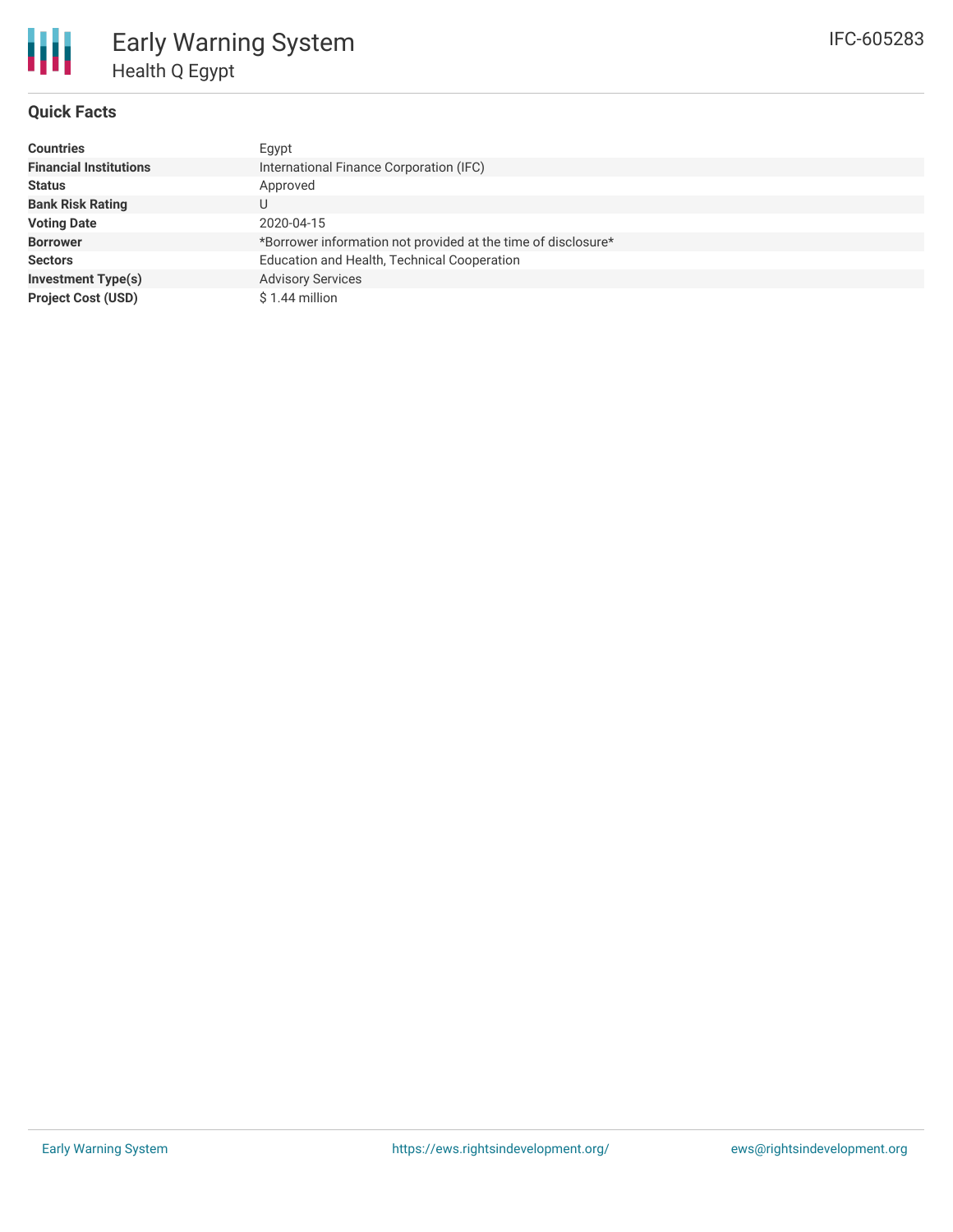

## **Project Description**

According to bank provided information, the Egypt Healthcare Quality Project consists of two components:

Component 1: Advisory work to upgrade quality assurance in healthcare facilities. The project will work with healthcare facilities to increase the quality of care. The team will apply advisory offerings with varying level of depth and interaction with clients. We expect that the three major demanded offerings are (i) rapid quality assessment, (ii) full quality assessment, and (iii) implementation support.

Component 2: Enhancing awareness of healthcare quality and patient safety issues by medical facilities and capacity to advise healthcare facilities on such issues across the healthcare sector in Egypt by: (a) delivering of awareness events and (b) providing training to local healthcare quality service providers to develop a cadre of experts who can advise healthcare facilities in the future.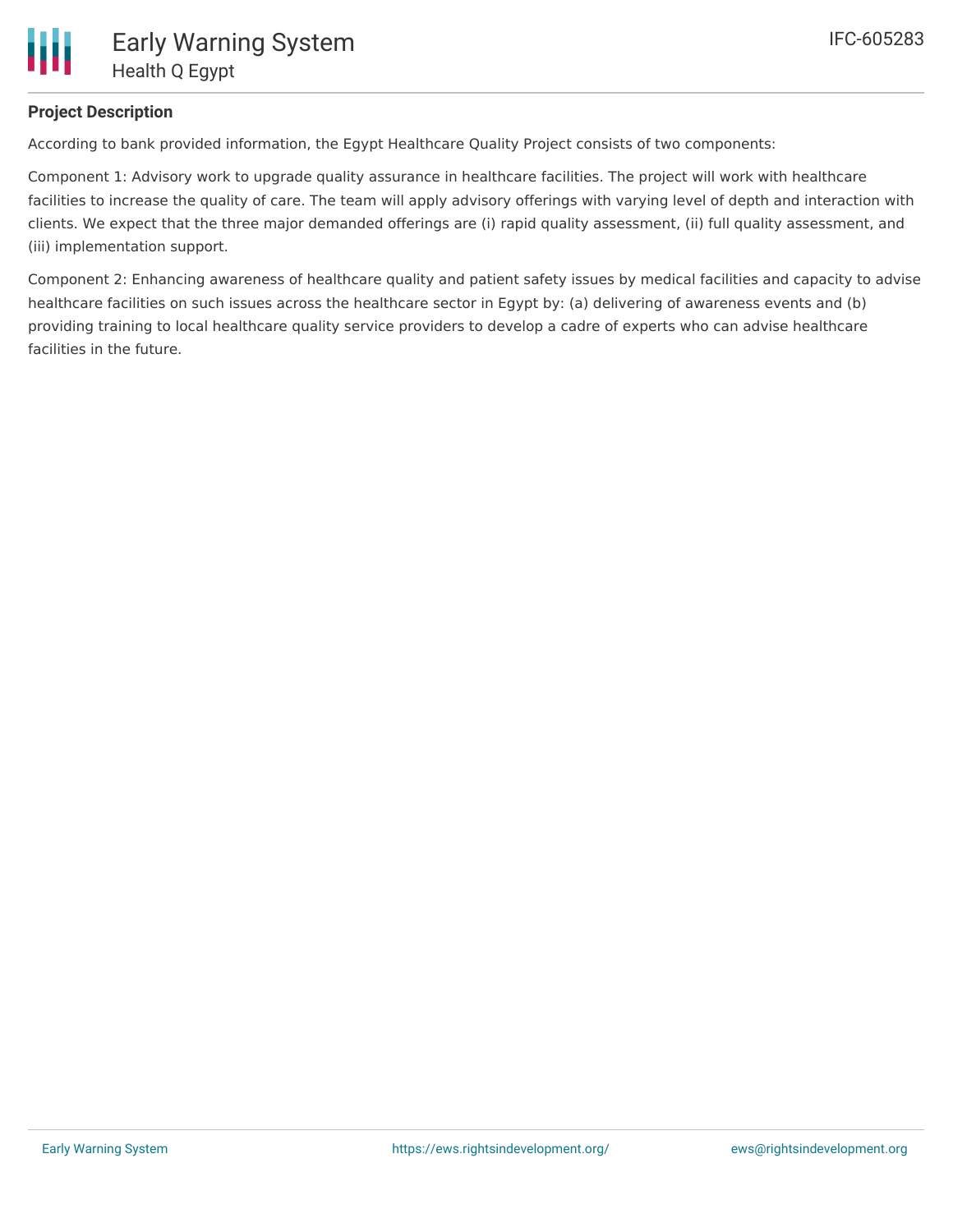### **Investment Description**

• International Finance Corporation (IFC)